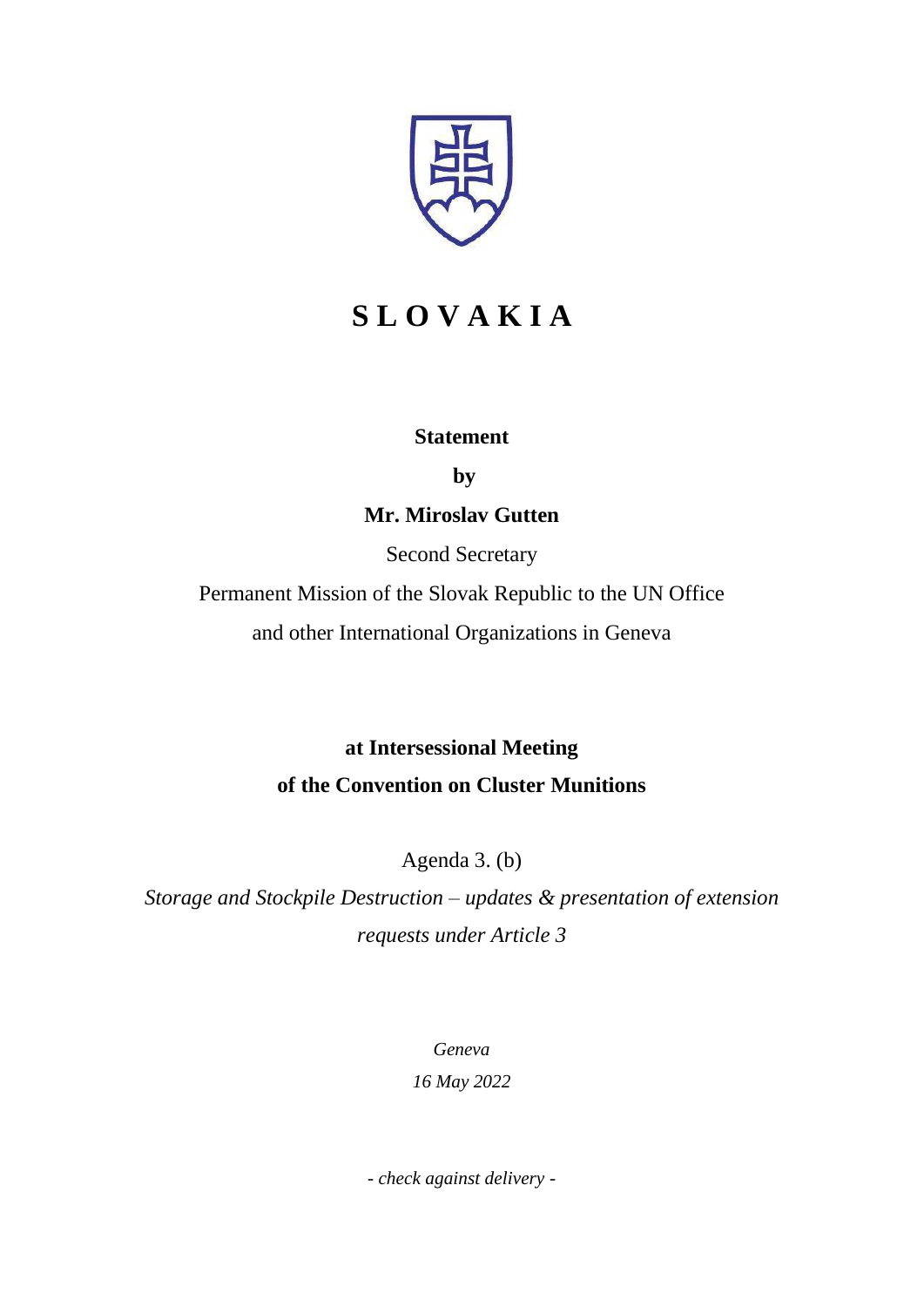Mr. President,

Allow me at the outset to congratulate you on your presidency. You can count on full support of the Slovak delegation.

Let me also thank the Coordinators, Bulgaria and Australia, for their work and remarks, including the words of caution they raised. We duly take note of them.

Mr. President,

Even though I am taking the floor within the agenda item 3 (b), my delegation cannot stay silent about ongoing war in the vicinity of the Slovak borders on the territory of our neighbour, Ukraine.

Slovakia strongly condemns the ongoing unjustified and unprovoked aggression of the Russian Federation against Ukraine, which is a blatant violation of international law and seriously undermines European and global security. Slovakia fully supports and recognizes independence, sovereignty and territorial integrity of Ukraine.

Slovakia is deeply concerned by the extensive use of explosive weapons in urban areas by Russian forces, including reported use of cluster munitions. Such military actions in Ukraine are causing civilians casualties, destroy civilian objects and infrastructure and lead to gross violations of human rights, international humanitarian law and humanitarian tragedy. We call on the Russian Federation to immediately cease its military actions, withdraw its forces and return to dialogue and diplomacy.

Mr. President,

Allow me now to provide you with an update on the progress that Slovakia has been making regarding its obligation under Article 3. The stipulated deadline for Slovakia is the  $1<sup>st</sup>$  January 2024.

The Slovak Republic has actively been approaching the destruction of all of its cluster munitions since 2013. At this stage, we have remaining eight (8) types of cluster munitions in our stockpiles.

Out of these eight (8) types, we destroy seven (7) types through our national capacities. We have continuously been destroying these 7 types also despite serious situation caused by the Covid-19 pandemic. The precise numbers of munitions and submunitions destroyed last year can be found in our latest transparency report, which was submitted in April. We are confident, we will dispose of these 7 types in accordance with our stipulated destruction deadline,